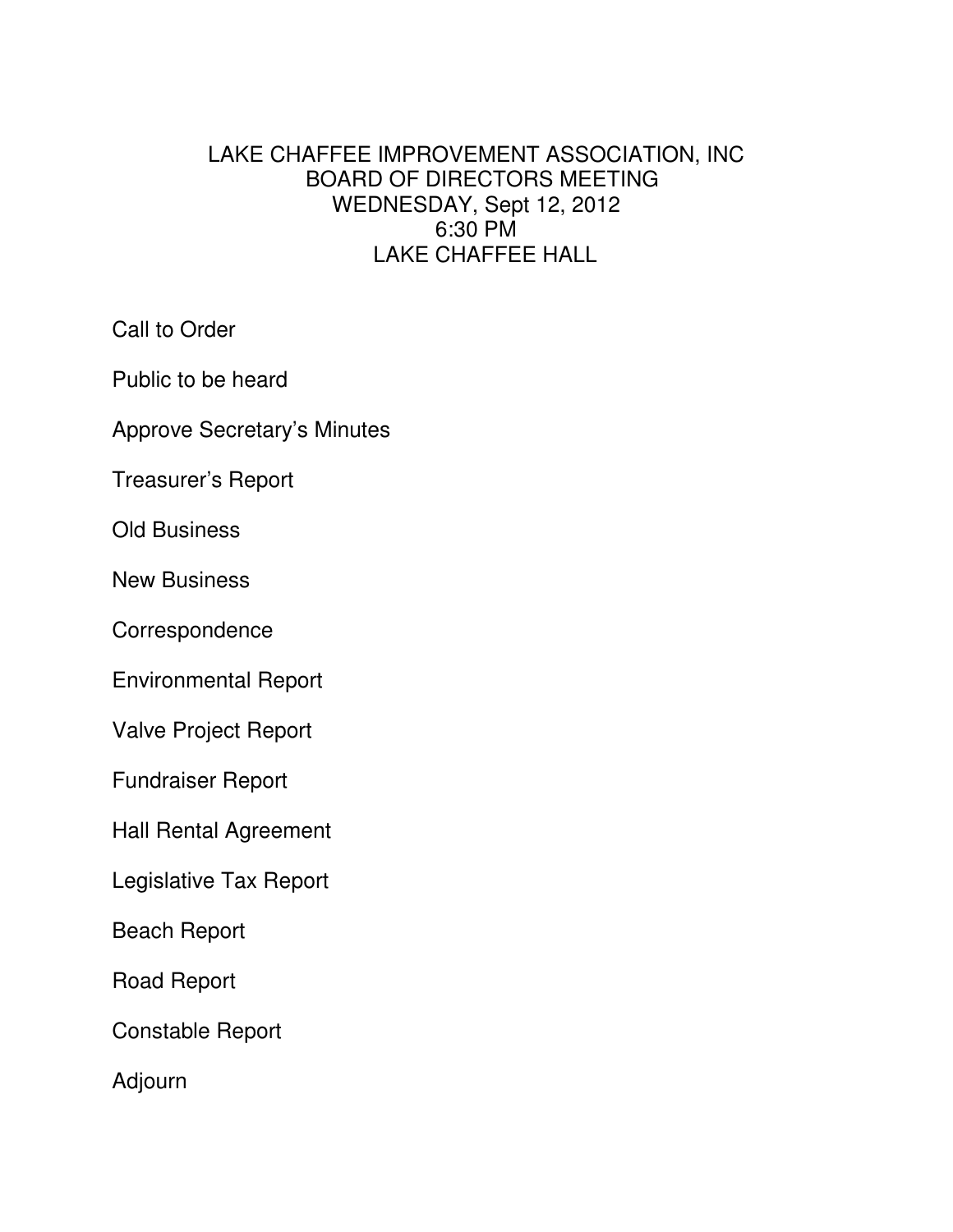# LAKE CHAFFEE IMPROVEMENT ASSOCIATION, INC BOARD OF DIRECTORS MINUTES Sept 12, 2012

### *Minutes Recorded and Posted Before Approval*

President Ivan Wasko called the meeting to order @ 6:35 pm.

**Board Members in Attendance**: Ivan Wasko, Linda Parent , Ken Garee, Kari Olson, Carol Natitus, Art Apostol, Jason Sherman, Bob Corriveau Committee chairs: Gay Leedie, Ralph Sherman and Gerry Dufresne

#### **Public in attendance**: Gerry Dufresne

**Public to be heard:** Gerry Dufresne reported that the post office is concerned about the status of some of the roads as they have washed out so quickly after being re-graded. Ivan asked Gerry to let them know we are doing our best to maintain them.

**Secretary's Minutes**: The minutes were approved as amendend. Ivan requested a correction of the section under the Treasurers report – change from \$27,000 actual to \$37,000 actual.

**Treasurer's Report**: Ken reported on the treasurers report, Bob Corriveau made a motion to accept the treasurer's report, Kari Olson seconded. All in favor. Motion passed.

#### **Old Business:**

#### **New Business**:

**Correspondence**: The board received an inquiry from Christina Davis regarding the deterioration of Pine Hill Drive. John Mayer will respond to her email inquiry.

Environmental Report: Ralph Sherman didn't have anything new to report. The water tests had come back fine, no more testing will be done for this year.

**Valve Project**: Kari has received a contract from Doug Hartin to construct and install the siphon. There are a few revisions that need to be done and we gave Kari Olson the authority to execute the contract on behalf of the Association provided that she is able to obtain the requested revisions and the hold harmless agreement.

**Fundraising:** Gay reported that the fall dance is cancelled due to lack of interest. There will be a Haunted house organizational meeting on Sept  $26^{th}$  from 6:30 – 7:30 pm—all

members are encouraged to attend and help out. Oct  $27<sup>th</sup>$  is the night of the actual Haunted House.

**Hall Rental Agreement**: Art is working with the attorney to finalize the rental agreement. This should be completed by the next meeting.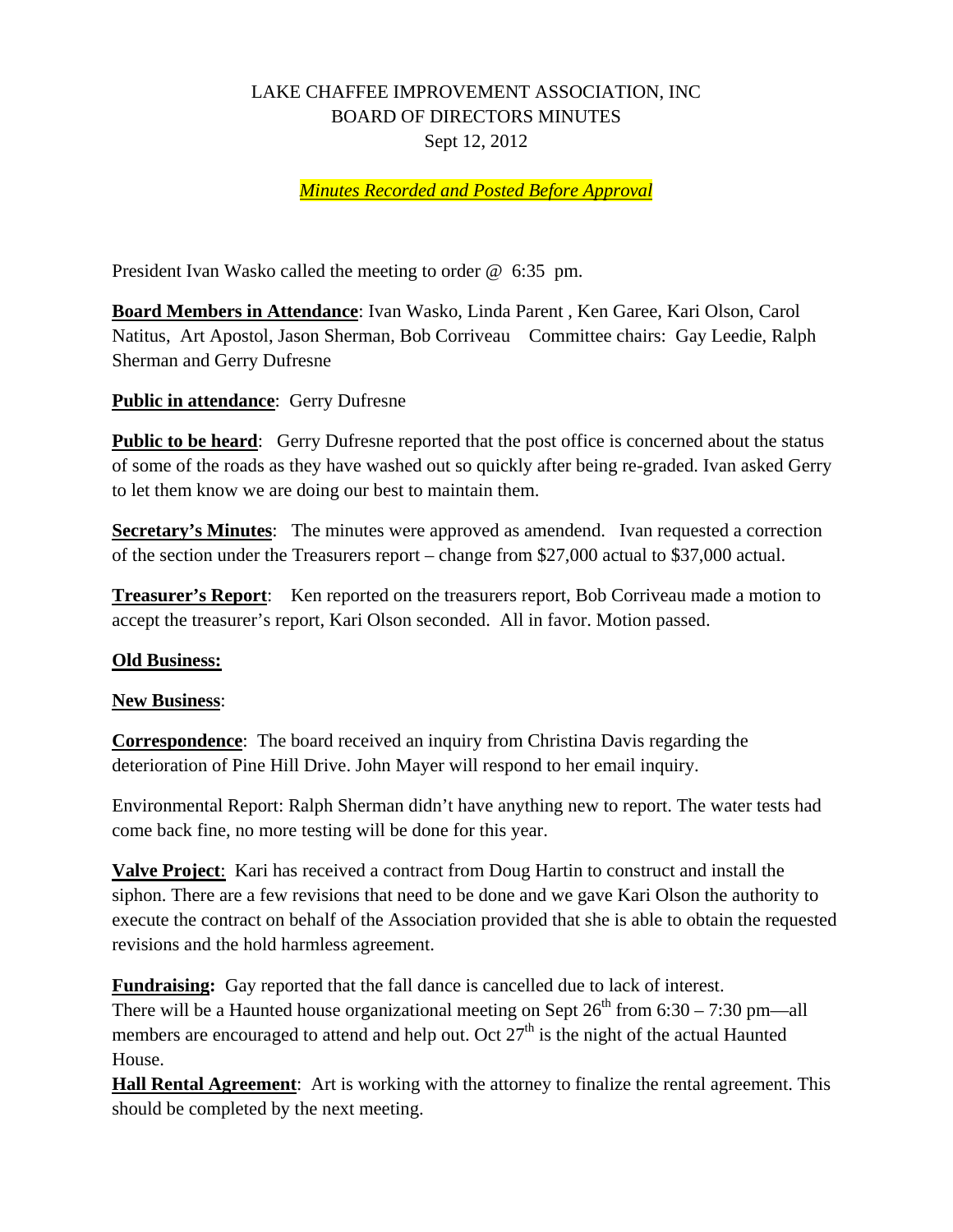**Legislative Tax Report**: The next meeting will be held on Sept 18<sup>th</sup> at 6:00 pm. Kari will be putting together a word document that will contain the latest version of our charter for review by the group. All members of the Association are encouraged to attend these meetings.

## **Beach Report**: None

**Road Report**: Ivan led a discussion regarding paving the intersection of Pine Hill and Union Drive. A decision was reached to use Krukoff for this project. Ivan will also contact our plow contract to obtain the signed contract for this year.

**Constable Report**: Gerry has spoken to the State Police regarding the problems we are having with ATVs, and that we need to contact the State Police and when we see them violating our ordinances. They will come out and visit the offenders.

Meeting Adjourned @ 8:45 pm

Respectfully Submitted, Linda Parent

LCIA Secretary